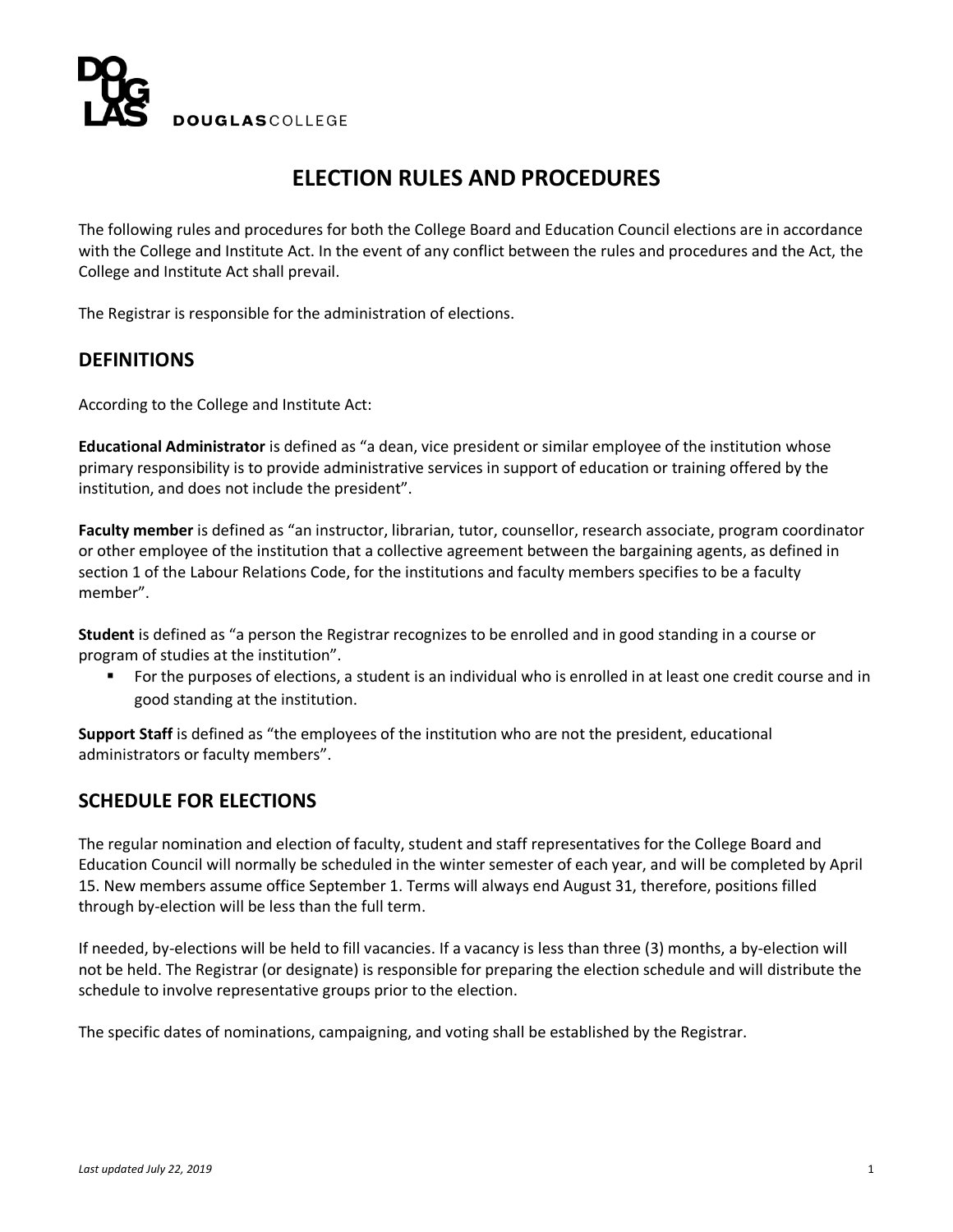

# **REPRESENTATION AND TERM OF OFFICE**

Faculty, students and support staff may not hold an elected position on both the College Board and Education Council concurrently.

Faculty and support staff may serve no more than two (2) full consecutive terms on the College Board and Education Council. Faculty and staff may subsequently serve again following a break in holding the elected position.

Students may serve no more than three (3) full consecutive terms on the College Board and Education Council. Students may subsequently serve again following a break in holding the elected position.

### **FACULTY**

#### *College Board*

Faculty will elect one representative to the College Board who will serve for a term of three (3) years and may be elected to one (1) additional consecutive term. The Faculty representative will be elected from the faculty at large.

### *Education Council*

Faculty will elect a total of ten (10) representatives to the Education Council who serve for a term of two (2) years and may be elected to one (1) additional consecutive term.

- There will be two (2) faculty members nominated and elected as Members at Large.
- **There will be eight (8) faculty members nominated and elected to represent the academic and divisions** and support program areas. The academic divisions and program areas will nominate from within their respective areas and elect one representative each.
	- **Faculty of Child, Family and Community Services**
	- **Faculty of Commerce and Business Administration**
	- Faculty of Health Sciences
	- Faculty of Humanities and Social Sciences
	- **Faculty of Language, Literature & Performing Arts**
	- Faculty of Science & Technology
	- **Learning Resources**
	- **Student Affairs and Services**

During the term of office for the College Board or Education Council, a faculty member must:

- Continue to meet the definition of a faculty member as defined in the College and Institute Act.
- Continue to be an employee of Douglas College, as defined in the Collective Agreement Between Douglas College and Douglas College Faculty Association.

If any of the above-mentioned conditions are not met, the representative must forfeit the seat on the College Board or Education Council.

### **STUDENT**

A student candidate may not be directly employed by the College as a faculty, support staff or administrative member.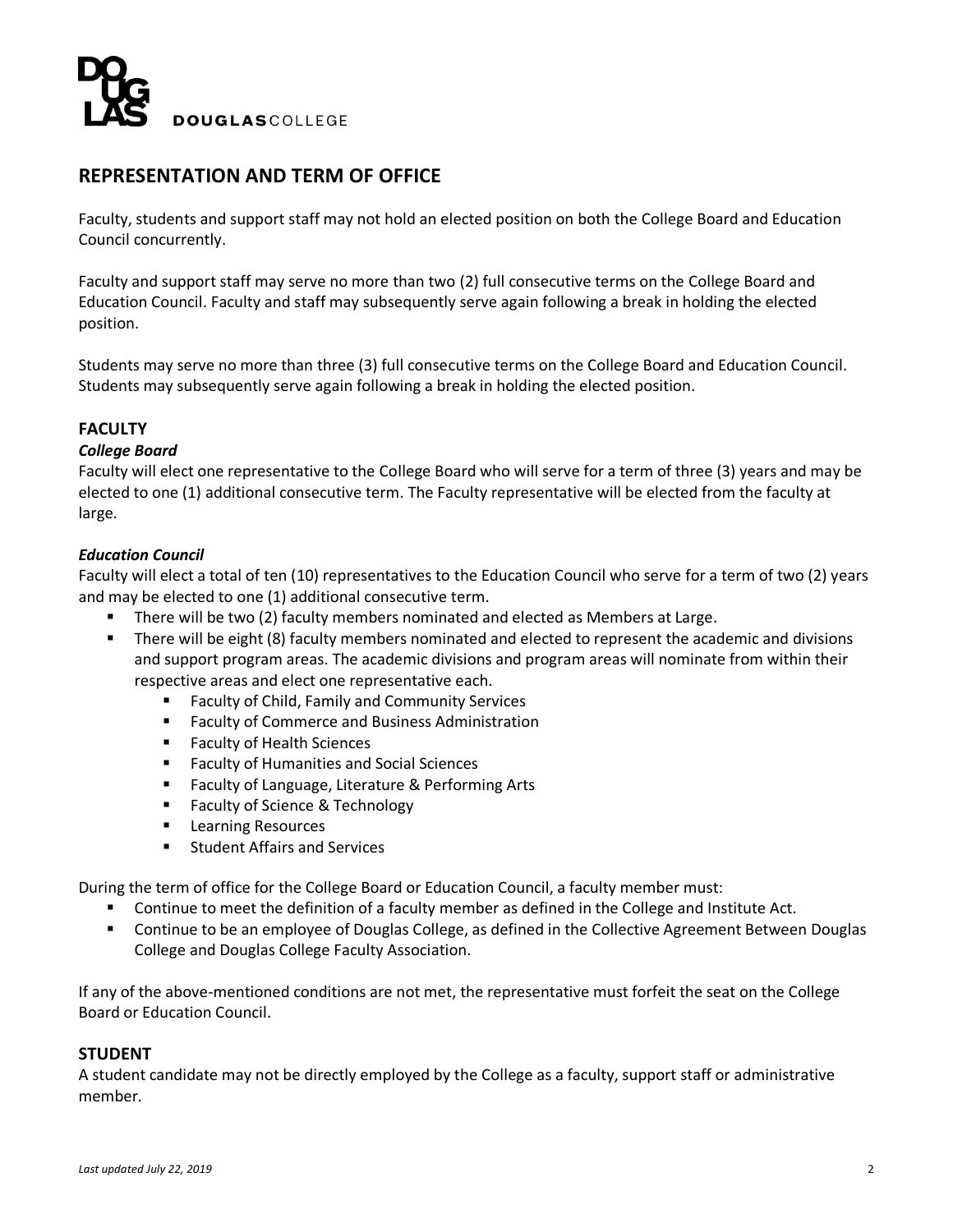

### *College Board*

Students will elect two (2) representatives to the College Board who will serve for a term of one (1) year and may be elected to two (2) additional consecutive terms. The student representatives will be elected from the students at large.

### *Education Council*

Students will elect four (4) representatives to the Education Council who will serve for a term of one (1) year and may be elected to two (2) additional consecutive terms. The student representatives will be elected from the students at large. At least one is from the Coquitlam campus and one is from the New Westminster campus.

- A student from the Coquitlam campus is a student who is registered in 50% of their courses offered at the Coquitlam campus.
- A student from the New Westminster campus is a student who is registered in 50% of their courses offered at the New Westminster campus.

During the term of office, a student member of the College Board or the Education Council must:

- Maintain registration in at least one credit course at the College for at least two (2) semesters of the term of office.
- Not withdrawn or be required to withdraw from the College.

### **SUPPORT STAFF**

### *College Board*

Support staff will elect one (1) representative to the Board who will serve for a term of three (3) years and may be elected to one (1) additional consecutive term. The support staff will be elected from the support staff at large.

### *Education Council*

Support staff will elect two (2) representatives to the Education Council who will serve for a term of two (2) years and may be elected to one (1) additional consecutive term. The support staff will be elected from the support staff at large.

During the term of office for the College Board or Education Council, a support staff member must:

- Continue to meet the definition of a support staff member as defined in the College and Institute Act.
- **EXECONTERGHT CONTINUM** Continue to be an employee of Douglas College, as specified above.

If any of the above-mentioned conditions are not met, the representative must forfeit the seat on the College Board or Education Council.

### **NOMINATION**

The nomination period will commence according to the published election schedule. Candidates must be voters of their representative group (faculty, student or support staff) and nominators must be eligible to vote for the person they are nominating.

- **Each nominee must complete an official nomination form. Each nomination must be supported by** nominators within the constituent group (see below for number of nominators to support nomination):
	- Faculty 3 nominators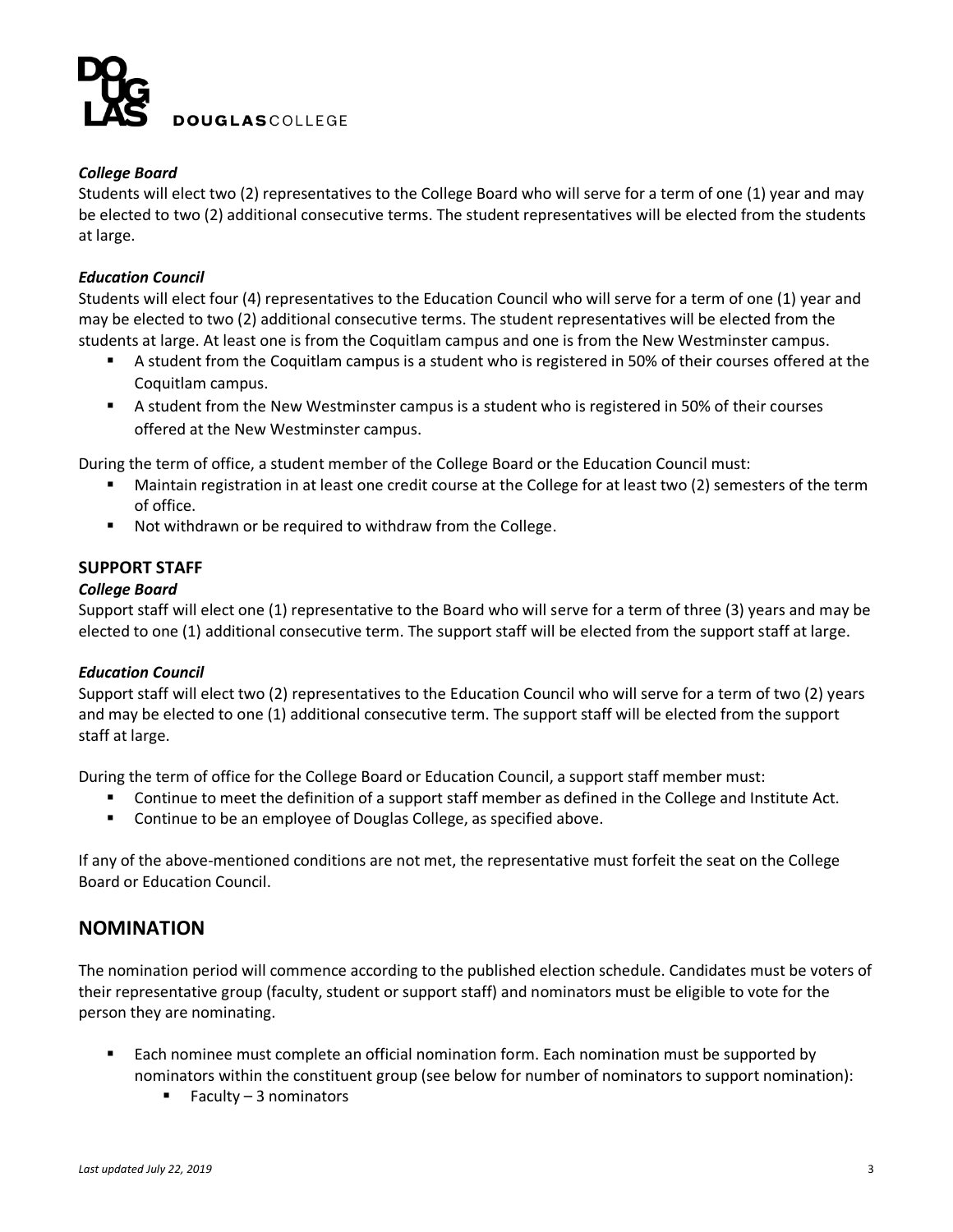

- Student 15 nominators (nominators must attend at least 50% of their courses at the campus which the candidate seeks to represent)
- Support Staff 3 nominators
- Eligibility to be nominated and to co-sign a nomination will be validated from an authorized voters list
- Nominations must be submitted within a specified period of time to be determined and publicized by the Registrar. Nominations received after this date will not be considered.
- Each nominee must submit a candidate's statement of no more than 250 words electronically along with their nomination form.
- All candidates' statements will be made available to eligible voters.

### **FACULTY**

All regular and contract faculty are eligible for nomination, with the exception of faculty who are on an approved leave from the College (other than Education Leave) at the time of the election or during the term of office.

All regular and contract faculty are eligible to vote in the elections.

Voting for representatives will take place within each academic division and support program area. Faculty holding appointments in more than one department will be considered eligible to be nominated or vote within the department where he or she teaches the highest percentage of their individual course load. If the percentage is equal, the faculty member must designate his/her constituency of choice to the Registrar.

### **STUDENT**

All students who are registered in a minimum of one credit course at the time of the call for nomination or election are eligible for nomination or to vote.

### **SUPPORT STAFF**

All regular support staff are eligible for nomination, with the exception of staff who are on an approved leave from the College (other than Education Leave) at the time of the election or during the term of office.

All regular support staff and auxiliaries who have worked in the six months prior to the election, are eligible to vote.

### **ELECTION PROCESS**

### **NOTICE PERIOD**

There shall be not less than seven (7) calendar days of notice provided to each representative group prior to the opening of nominations for a regular election. Notice for a by-election shall be seven (7) calendar days.

### **NOMINATION PERIOD**

The nomination period for a regular and by-election shall be fourteen (14) calendar days.

### **CAMPAIGNING RULES**

At the close of nominations, the Registrar (or designate) will announce candidate names and make candidate statements available. Candidate campaigning and the voting process will occur over a period designated by the Registrar (or designate). Prospective nominees must not campaign until the Registrar has designated them as a candidate.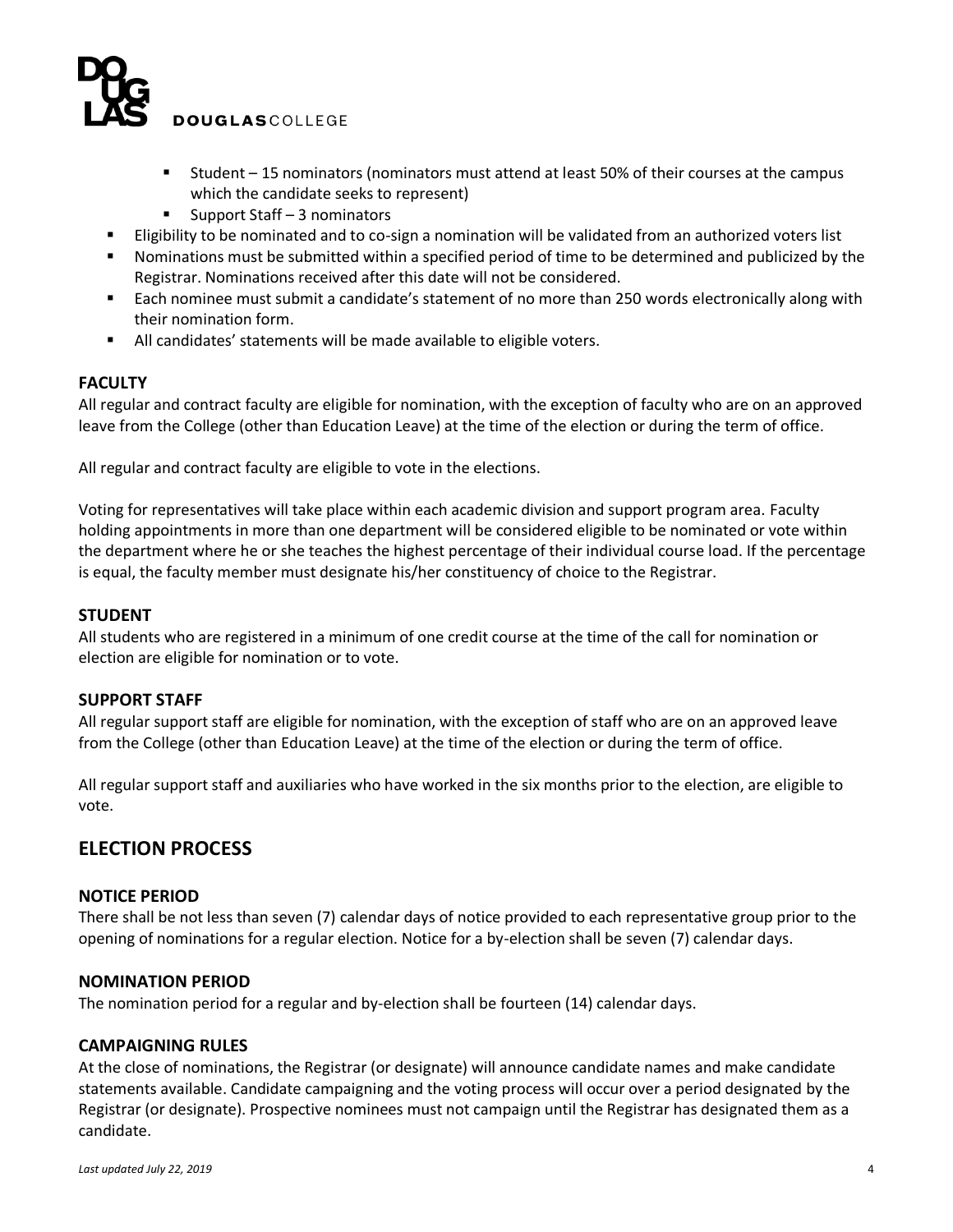

For a regular and by-election, the campaign period shall be no less than seven (7) calendar days inclusive of voting days.

Each candidate is required to act reasonably, responsibly and in good faith; and shall be required to ensure they are aware of and comply with, all rules, policies and procedures of the College.

- Campaign materials shall only contain information related to the candidates' platform and related information regarding the schedule of the election.
- Candidates may not collect the personal information of members for the purpose of emailing them or contacting them during the election period regarding the election.
- Campaign materials and their use may not contradict College policies regarding communication and technology use and must respect the privacy rights of individuals.
- With the exception of college bulletin boards and resources managed by the representative groups, all candidates are prohibited from utilizing college communication resources.
	- $\circ$  This includes email distribution lists (ie: departmental list-serves, websites, or other tools and information available to the candidate as a member of the college community). Should all candidates with a representative stakeholder group agree to the use of a specific college medium, an exception may be made at the discretion of the Registrar.
- Candidates may not campaign in a classroom during a class period.
- Candidates shall ensure all physical campaign materials posted on bulletin boards are removed by noon the day following the election period. Candidates will adhere to Facilities procedures regarding signage and posters, and any guidelines established by the Registrar.

### **VOTING**

Voting will be conducted electronically, and will commence in accordance with the schedule published by the Registrar.

Balloting procedures will ensure that only eligible voters cast ballots, that anonymity is guaranteed for voters, and only votes cast within the designated voting period will be considered. Voters must be part of the official voters list to cast a ballot. Voters may cast only one ballot for each representative group to which they are eligible to vote, and the candidate who receives the most votes in a particular category shall be considered elected. The Registrar (or designate) will be responsible for tabulating the ballots. In the case of a tie, the Registrar, in conjunction with the two candidates, will decide the outcome by a toss of a coin. Candidates may request a recount if the official tabulation indicates there is a margin of difference between candidates of ten (10) votes or less.

The Registrar (or designate) will be responsible for informing all candidates of the results and will announce the name(s) of the successful candidate(s) to the College community. Ballot totals will be available upon request to candidates only.

## **CONDUCT OF CANDIDATES**

To ensure fairness, integrity, and professionalism, candidates will conduct themselves in accordance with all relevant College and representative group policies, and shall abide by any election and campaign regulations,